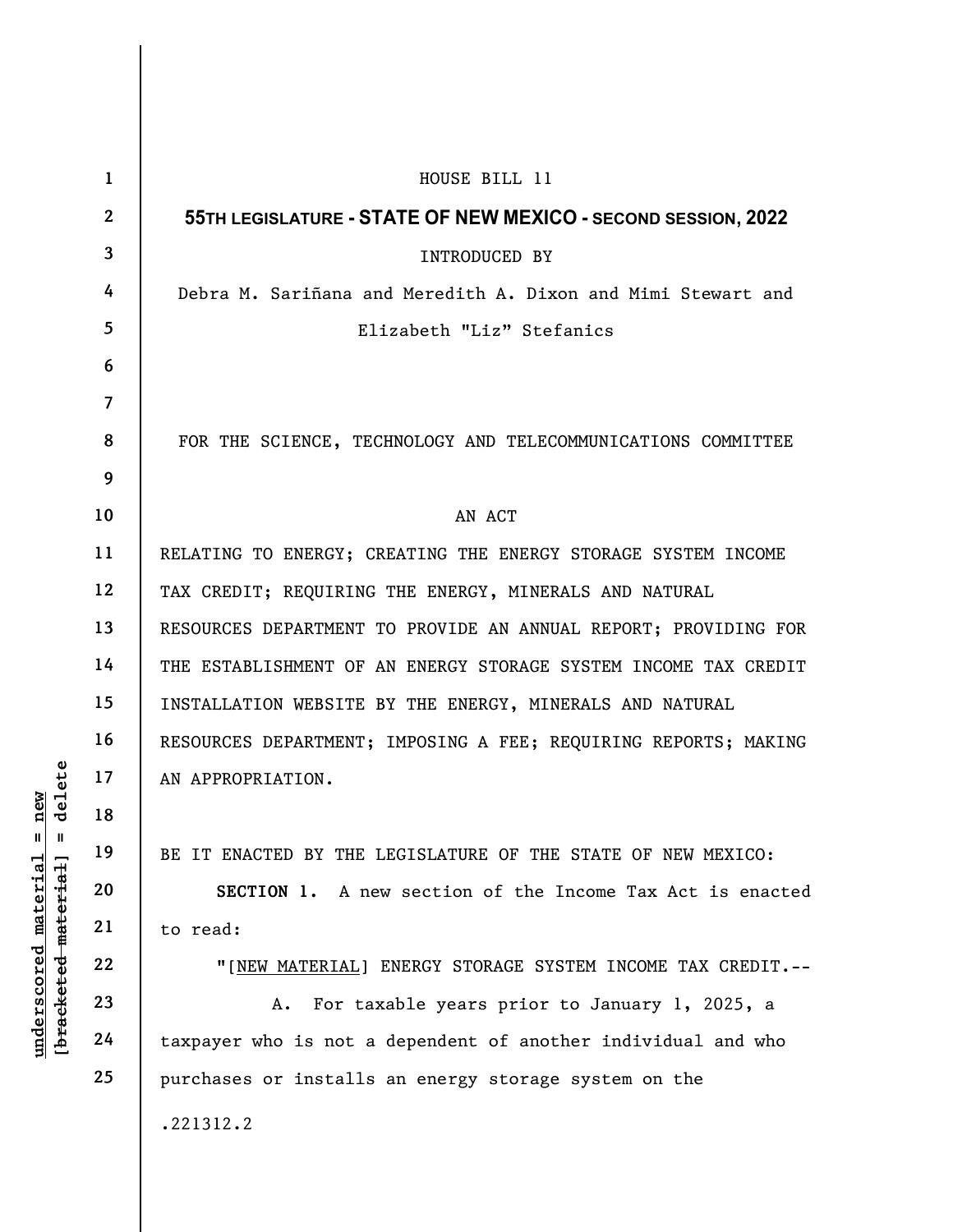underscored material material material existing photovoltaic<br>
existing photovoltaic<br>
algebracketed material capacity;<br>
22<br>
23<br>
24 1aw; and 1 2 3 4 5 6 7 8 9 10 11 12 13 14 15 16 17 18 19 20 21 22 23 24 25 taxpayer's agricultural, business or residential property may apply for, and the department may allow, a credit against the taxpayer's tax liability imposed pursuant to the Income Tax Act subject to the provisions of Subsection C of this section. A tax credit may be applied for an energy storage system that is installed behind the meter that is connected to the power grid or installed on a property that is not connected to the grid. B. No more than one purchase and installation of an energy storage system per property shall be eligible for the credit. The credit provided by this section may be referred to as the "energy storage system income tax credit". C. The department shall allow an energy storage system income tax credit only for the purchase and installation of an energy storage system that: (1) is installed on an agricultural, business or residential property; (2) is installed for use with a new or existing photovoltaic system; (3) is installed as a freestanding system; (4) has a minimum of two hours of storage capacity; (5) is installed in a manner that meets the permitting requirements established by local ordinance or state law; and (6) is installed in a manner so that it can be .221312.2  $- 2 -$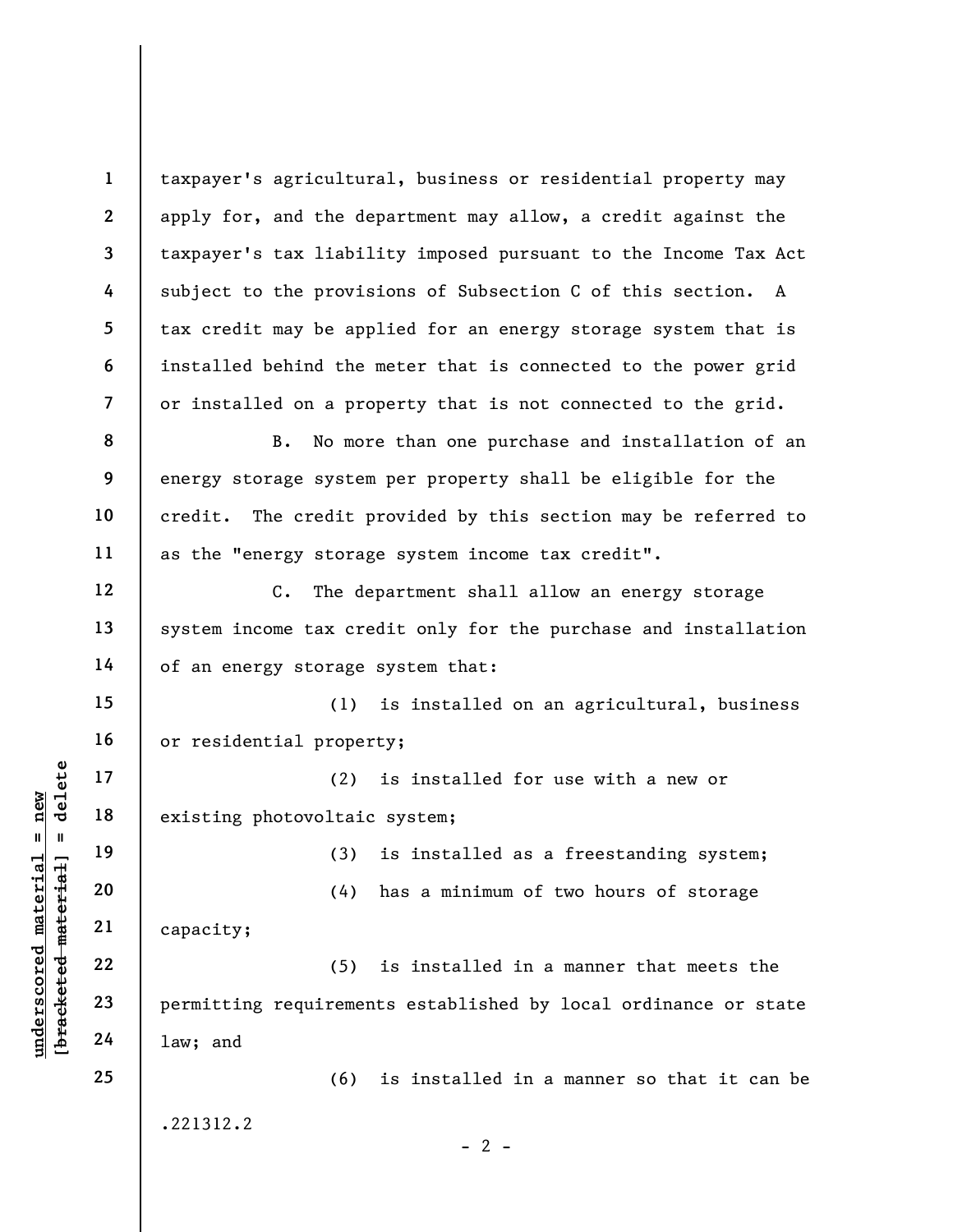1 2 used as a shared resource with a utility when such control and communication infrastructure exists.

D. The energy storage system income tax credit shall be forty percent of the total cost to purchase and install the system, up to a maximum credit of five thousand dollars (\$5,000).

E. An energy storage system income tax credit shall apply to the components and installation costs that are specific to the storage system itself and shall not apply to equipment or installation costs for energy generation.

under 17<br>
= 18<br>
= 18<br>
= 19<br>
= 19<br>
= 19<br>
= 19<br>
= 19<br>
= 19<br>
= 19<br>
= 19<br>
= 19<br>
= 19<br>
= 19<br>
= 19<br>
= 19<br>
= 19<br>
= 19<br>
= 19<br>
= 19<br>
= 19<br>
= 19<br>
= 19<br>
= 19<br>
= 19<br>
= 19<br>
= 19<br>
= 19<br>
= 19<br>
= 19<br>
= 19<br>
= 19<br>
= 19<br>
= 19<br>
= 19<br>
= 19<br>
= F. A taxpayer may claim an energy storage system income tax credit for the taxable year in which the taxpayer purchases and installs an energy storage system; provided that if the annual aggregate amount of energy storage system income tax credits established pursuant to Subsection G of this section has been met at the time of the claim, the department shall notify the taxpayer and the taxpayer may claim the credit in the following year. To receive the tax credit, a taxpayer shall apply to the department on forms and in the manner prescribed by the department showing the total cost of the energy storage system and installation and the date of installation. The application shall include an identification number for the energy storage system installation provided by the energy, minerals and natural resources department.

> G. The department shall allow a maximum annual .221312.2  $-3 -$

25

3

4

5

6

7

8

9

10

11

12

13

14

15

16

17

18

19

20

21

22

23

24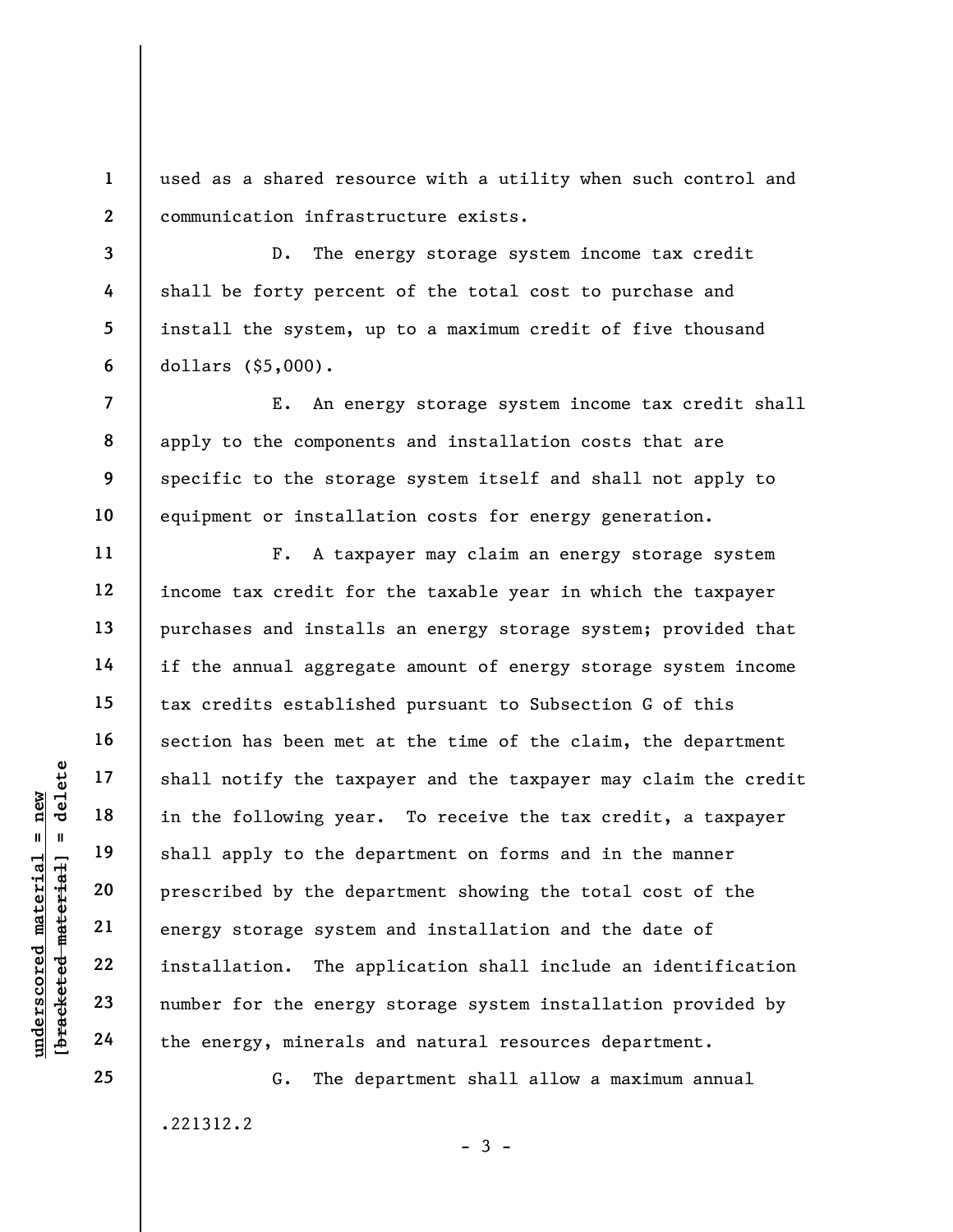2 3 7 8 aggregate of one million dollars (\$1,000,000) in energy storage system income tax credits per calendar year. Completed applications for the credit shall be considered in the order received by the department and recorded by installation date. If the maximum annual aggregate is met in a calendar year, the department shall post a notice on its website that no other energy storage systems may be eligible for a tax credit for that calendar year.

9 10 11 12 13 H. For that portion of an energy storage system income tax credit that exceeds a taxpayer's income tax liability for the taxable year in which the credit is claimed, the applicant may carry forward the balance of the credit for a maximum of five consecutive years.

I. Married individuals filing separate returns for a taxable year for which they could have filed a joint return may each claim only one-half of the energy storage system income tax credit that would have been claimed on a joint return.

underschiff and the settlement of the settlement of the settlement of the settlement of the settlement of the settlement of the settlement of the settlement of the settlement of the settlement of the settlement of the sett J. A taxpayer may be allocated the right to claim an energy storage system income tax credit in proportion to the taxpayer's ownership interest if the taxpayer owns an interest in a business entity that is taxed for federal income tax purposes as a partnership or limited liability company and that business entity has met all of the requirements to be eligible for the credit. The total credit claimed by all members of the .221312.2

1

4

5

6

14

15

16

17

18

19

20

21

22

23

24

25

- 4 -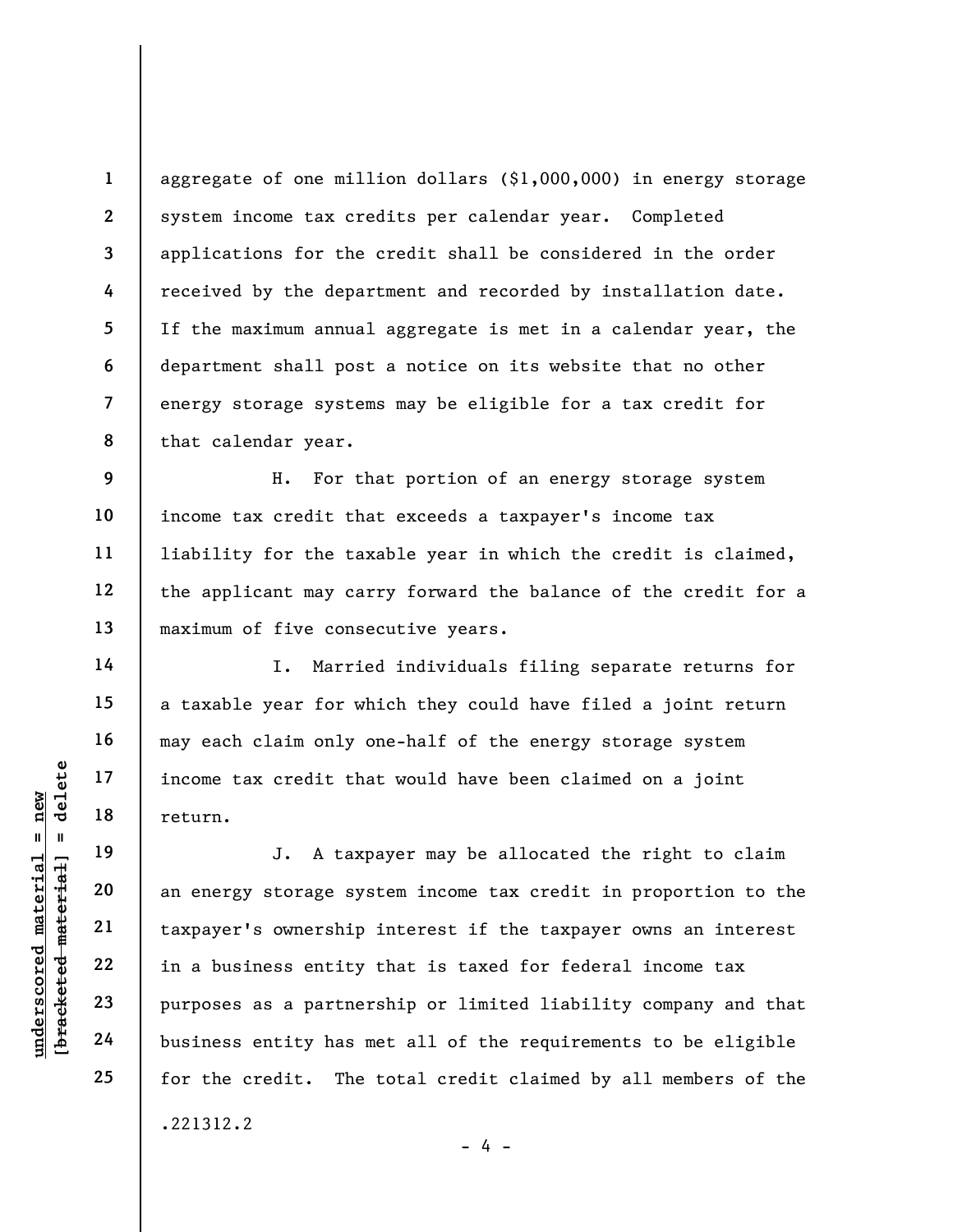under 17<br>
= 18<br>
= 18<br>
= 19<br>
= 19<br>
= 19<br>
= 19<br>
= 19<br>
= 19<br>
= 19<br>
= 19<br>
= 19<br>
= 19<br>
= 19<br>
= 19<br>
= 19<br>
= 19<br>
= 19<br>
21<br>
= 19<br>
= 19<br>
= 19<br>
= 19<br>
= 19<br>
= 19<br>
= 19<br>
= 19<br>
= 19<br>
= 19<br>
= 19<br>
= 19<br>
= 19<br>
= 19<br>
= 19<br>
= 19<br>
= 19<br>
= 19 1 2 3 4 5 6 7 8 9 10 11 12 13 14 15 16 17 18 19 20 21 22 23 24 25 partnership or limited liability company shall not exceed the allowable credit pursuant to Subsection D of this section. K. The energy, minerals and natural resources department shall create a publicly available website that a taxpayer can use to report the following data: (1) the nine-digit zip code where an energy storage system is installed; (2) the size of the energy storage system in kilowatts and kilowatt-hours; (3) the make and model number of the energy storage system; (4) the total system and installation cost; and (5) the date of installation. L. A taxpayer who has an energy storage system installed on the taxpayer's property and wishes to claim an energy storage system income tax credit pursuant to Subsection F of this section shall report the listed information on the website established pursuant to Subsection K of this section and pay a fee of one hundred dollars (\$100) to the energy, minerals and natural resources department. The energy, minerals and natural resources department shall provide the taxpayer with an identification number to be used on an application to the taxation and revenue department pursuant to Subsection F of this section. The fee shall be retained by the .221312.2  $- 5 -$